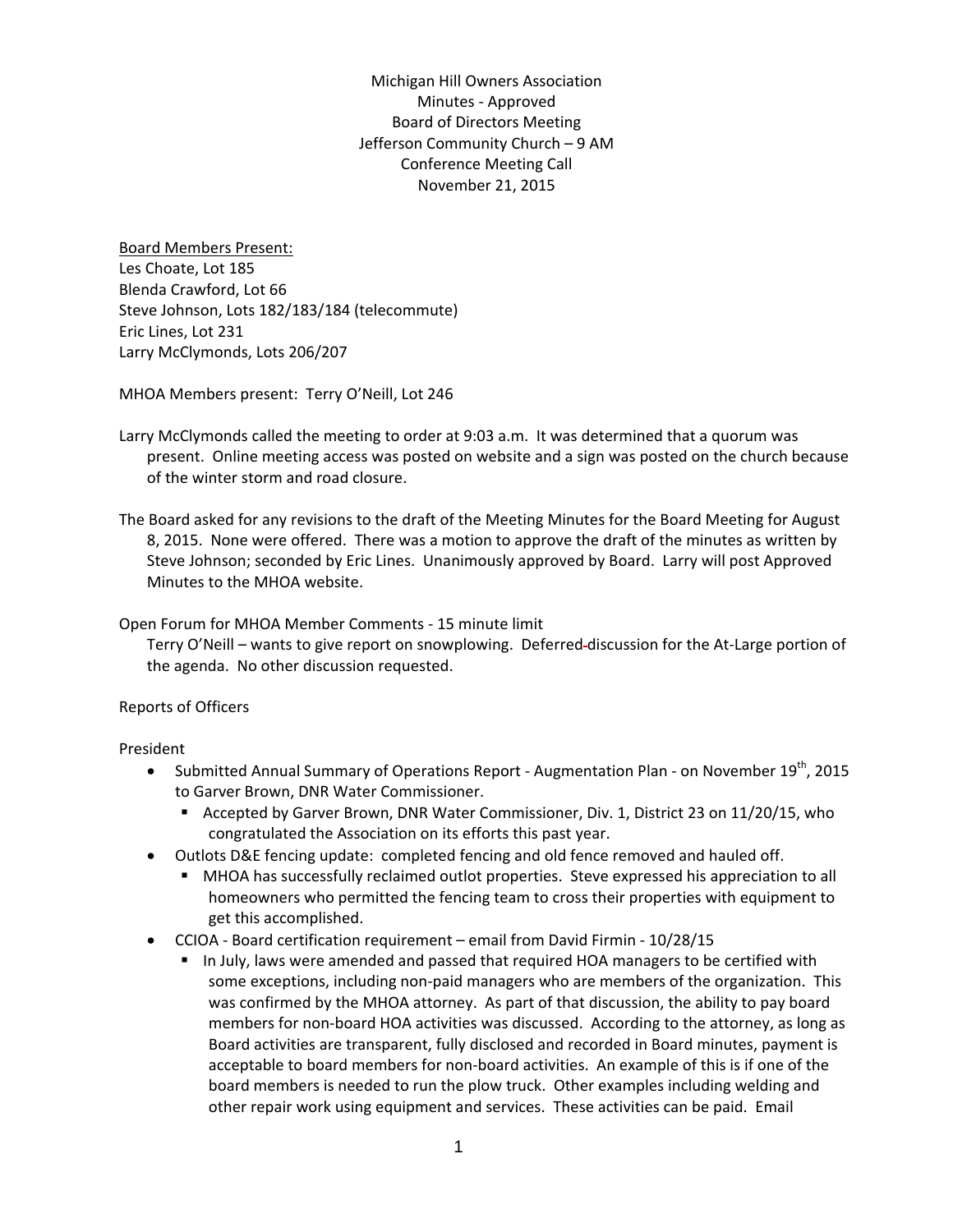discussion and approval is sufficient documentation to track these activities to meet the CCIOA requirements.

## Vice President

ACC report

- Lot 160 Piper New house plans, color detail, approved.
- Lot 177 Toppings New house plans, color detail, approved.
- Lot 194 Hair New shed, question of shed set back from adjacent lot, requires minimum of 30 feet from side boundary verification.
- Lot 260 ‐ Smith ‐Deck glass wind break changing fence rail material, approved.

Suggested if not getting timely feedback from other ACC members, VP to contact them via phone vs. email.

ACC Issues Outstanding

- Lot 154 ‐ Dunmires ‐ New construction (new deck) without ACC approval conversation indicates replacing deck because of rotted, damaged wood and re‐staining to same color. VP has been in communication with owner and will supply ACC request form.
- Lot 214 Left message for owner. Waiting on response. If no return, will mail documentation to owner. Painted house without ACC approval

## At‐Large

Snow plowing

- Eric met Terry O'Neill on road checking roads for plowing needs. Terry provided briefing to Eric on road conditions.
- Terry O'Neill report: from October 1st to present (7 weeks) only have had about 3.5 hours of plowing to bill. Actually had another hour in checking roads – not billing for that activity. Has billed for time spent to set up plow. If taken to mechanic in Commerce City, would charge \$75.00/hr. labor plus parts, plus board would have transport time. Truck and plow are in excellent condition. The Meyer plow was set up to plow paved roadways and only two trip springs which protect plow from hitting things like rocks. Terry re-set adjustments on drop springs and hydraulic pressure release settings to make sure appropriate for dirt roads. Great deal on truck and plow. Steve and Terry plan to chain up the plows to assure maximum drop, keeping plows approximately 2 inches off the ground per recommendations from both state and county snow plow drivers. Have added sand tubes to add extra weight to both trucks. No need yet for tire chains, though have them for the white Chevy truck. Will determine if required for the blue Dodge truck.
- Larry created two log books, one for each truck, to record activity with each truck, including routine checklists.
- Terry requested reiteration of plowing plan. The Board reaffirmed the plan: MHOA maintains 11 roads. Anything over 6" is plowed. Priority roads are Michigan Hill, Georgia Pass and Glacier Peak, then plow rest of roads. Plan is to double pass in morning to make sure that people can get out, then go back and clean out as needed. Drifts tend to build on Glacier Peak. MHOA will be responsible as far as its right‐of‐way to Earnest Driveway. Beyond that is county roads and if issues, residents need to call the county.
- If private residents are plowing their drives, they should not leave piles of snow in the roadway since the snow piles freeze and become a hazard. The plowed snow needs to be put in the ditch lines. The Board is not responsible for removing any frozen piles of snow from the middle of roadways which are the result of residents plowing their driveways.